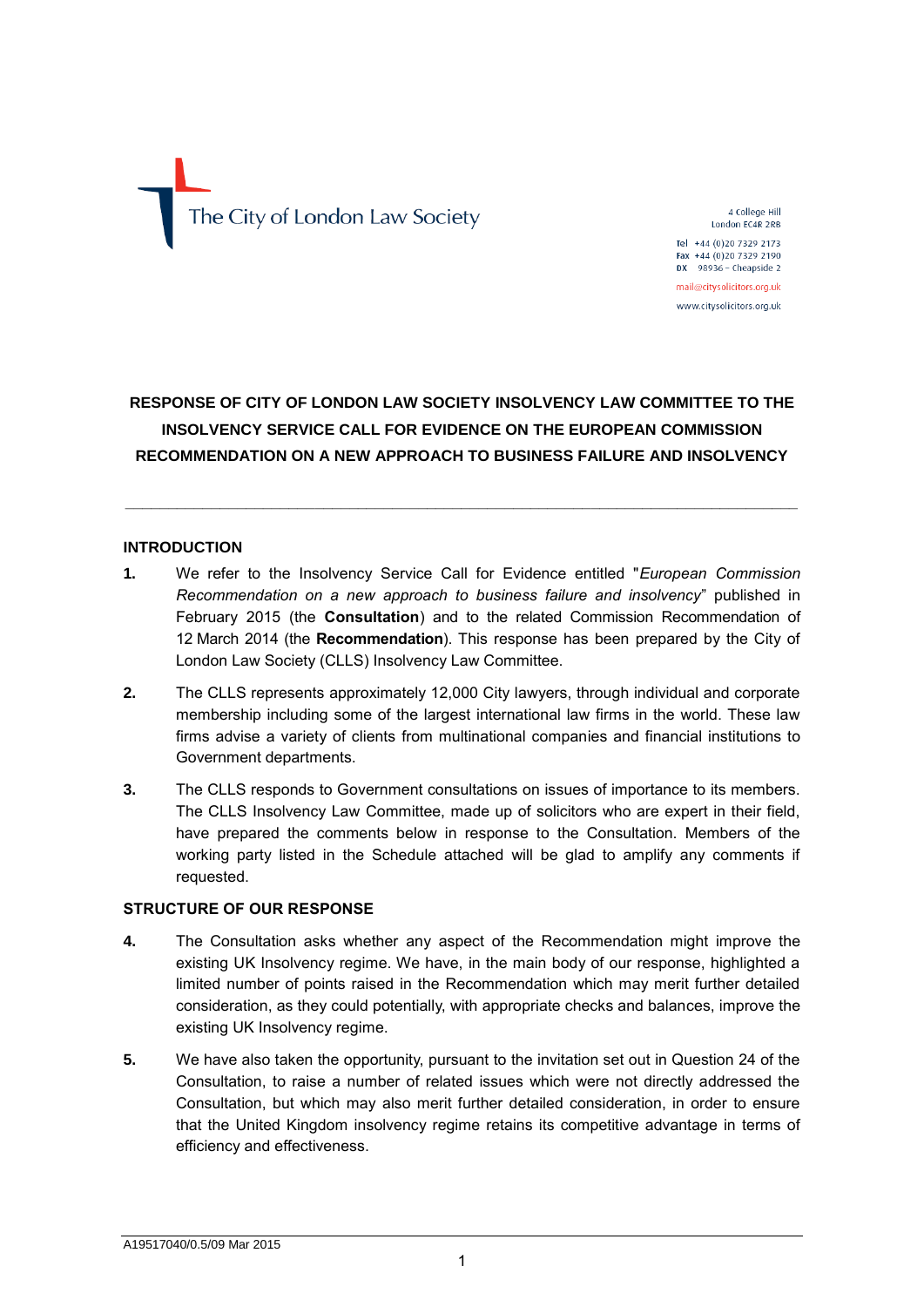**6.** We have set out in the Appendix our responses to the specific Consultation questions, but would emphasise that these should be read in the light of this response as a whole.

# **WHY MAY THE EXISTING UK INSOLVENCY REGIME REQUIRE REFORM?**

- **7.** It is important that any successful statutory regime dealing with restructuring and insolvency is kept up to date, and remains able to address the challenges posed by increasingly complex financial products and changing stakeholder dynamics. Gaps in the legislative framework can be papered over, to some extent, by innovative and inventive uses of existing legislative tools, but this is no substitute for amending the relevant legislation, where necessary, in order to ensure that it remains effective and retains its competitive edge.
- **8.** As experts in the field of restructuring and insolvency, we are very aware that a failure to adapt to changing conditions can potentially cause what was once a market leading product to lose its attraction and thereafter to fade into comparative obsolescence.
- **9.** It is notable, in this respect, that the American Bankruptcy Institute published a comprehensive "root and branch" review of the United States "Chapter 11 bankruptcy" regime at the end of 2014. The aim of this review was to establish whether what is often held out as a "model" bankruptcy regime needed to be amended, in the light of changes to market conditions since Chapter 11 was last comprehensively reviewed in the 1990s.
- **10.** The United States is not alone in seeking to refresh and update its bankruptcy legislation. The Netherlands legislature is, for example, currently considering a draft bill on the continuity of companies (*Wet continuïteit ondernemingen II*) which is intended to create a "state of the art" restructuring procedure which borrows successful techniques and tools from international restructuring practices, drawing in particular on English schemes of arrangement and US Chapter 11 proceedings.

# **AREAS WHICH MAY BENEFIT FROM FURTHER CONSIDERATION**

- **11.** We are not advocating the making of comprehensive changes to existing United Kingdom insolvency legislation, as it generally provides effective and well understood tools with which to deal with companies facing financial distress or insolvency. We would, however, suggest that the following five points raised directly or indirectly in the Consultation may merit further, more detailed, consideration, particularly if these points are being debated in other EC Member States:
	- (a) whether those who no longer have any economic interest in a business should effectively be able to veto a viable restructuring proposal;
	- (b) as a linked point, whether, in the interests of transparency, legislation could set out some underlying principles for valuing distressed or insolvent companies;
	- (c) whether the increasing diversification of the creditor constituency may strengthen the case for a short statutory pre-insolvency moratorium while a restructuring plan is finalised;
	- (d) whether existing restrictions on contractual termination linked solely to the counterparty's insolvency should be extended; and
	- (e) whether any actions could usefully be taken to encourage the provision of new lending to companies in financial distress.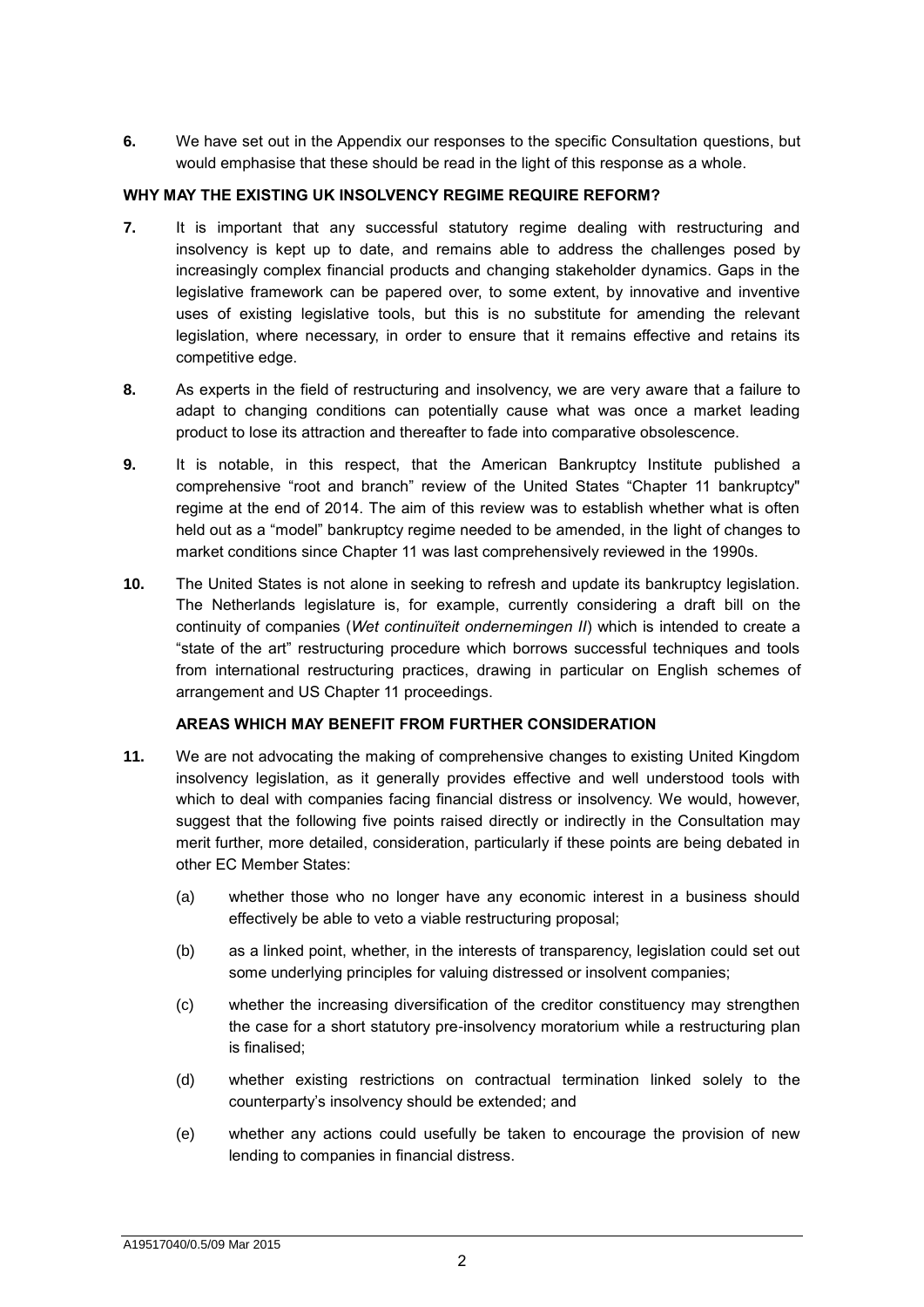**12.** These are all complex areas, in respect of which there are likely to be a range of (potentially conflicting) views. It may be the case that an informed debate would end up concluding that the existing UK insolvency regime already addresses these issues appropriately. It would, however, be unfortunate if a failure to solicit expert views, and thereby to explore these areas in greater detail, resulted in the UK regime lacking potentially valuable restructuring tools which were available elsewhere.

# **WHY MAY THESE POINTS REQUIRE FURTHER CONSIDERATION?**

# **Cram-down mechanisms**

- **13.** Questions 12 to 14 of the Consultation relate to procedures for cramming down creditor claims. We have previously recommended in this context that the Insolvency Service may wish to consider whether those who no longer have any economic interest in a business (for example shareholders or out of the money junior creditors) should effectively still be able to veto a viable restructuring proposal which has the overwhelming support of those creditors who retain an economic interest in the business.
- **14.** The lack of a statutory mechanism permitting the cram down/elimination of equity and out of the money debt claims is often cited as one of the key deficiencies when comparing United Kingdom schemes of arrangement with Chapter 11 and is therefore one of the areas where the UK may lose competitive advantage. The solution that has been developed by practitioners in the United Kingdom, in order to address this issue, has been to combine a scheme with a pre-packaged administration (to eliminate the equity and junior debt) but this can be unattractive, and it is not always, given the nature of the company's business, a viable option.
- **15.** This is clearly a complex and potentially emotive issue which would require detailed consideration, but we believe that, subject to appropriate checks and balances being put in place, there may be merit in having a statutory mechanism which would:
	- (i) limit the need for a company's business to be transferred, often by means of a "prepack sale", in order to deal with the claims of out of the money creditors; and
	- (ii) prevent the UK insolvency regime from being perceived (as a result of retaining a veto for out of the money creditors at a time when other EC Member States were potentially limiting this right), as assisting "ransom" creditors whose actions may place a business, and the jobs of its employees, in jeopardy.
- **16.** We note in this respect that, in 2010, Australia adapted a statutory power allowing the court to eliminate the equity in a voluntary administration and Deed of Company Arrangement process. This power has been utilised in a couple of recent Australian restructurings.
- **17.** We do not wish in any way to pre-empt debate on this issue, but one of the various options which might be considered could be to preserve the current status quo in relation to schemes of arrangement but to have a separate, enhanced, cram-down mechanism (similar to that used for schemes) where a company was in administration. In order to protect the new procedure from abuse, it might be that the enhanced cram-down mechanism, which would permit out of the money stakeholders to be disenfranchised, would only be available where an administrator could satisfy the court that implementing this procedure was the best way of satisfying his or her statutory duties. This is, however, only one of a number of potential options which might benefit from further consideration.

# **Valuation principles**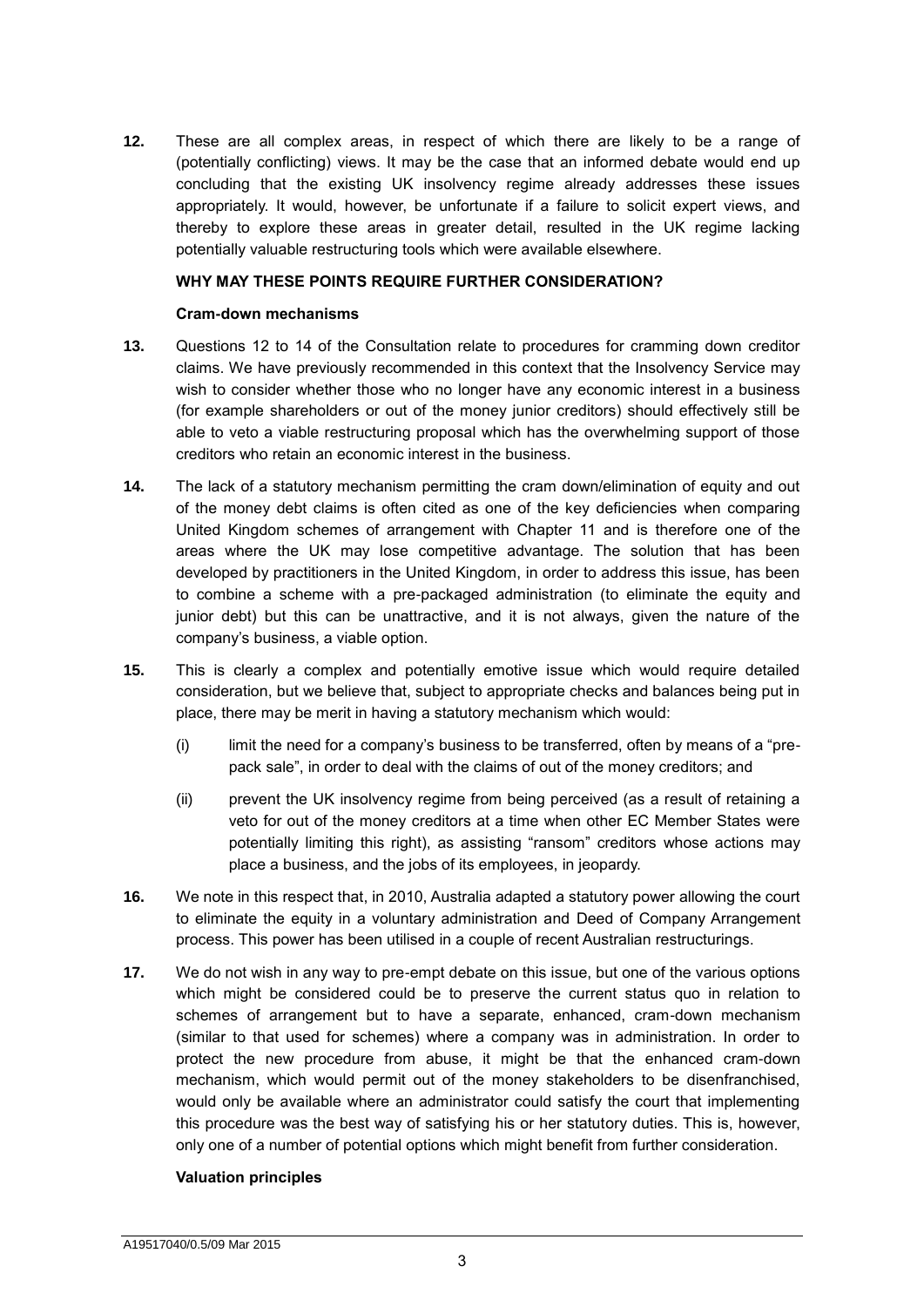- **18.** While not specifically highlighted in the Consultation, the cram-down point discussed above is inevitably linked to the question of how a business should be valued in order to determine the respective rights and interests of its stakeholders. The issue of valuation remains a topical one and, as noted in our previous July 2010 response, crops up in a number of different contexts, including voting and fairness issues in schemes of arrangement and the price paid for the assets in a pre-packaged sale through an administration or receivership.
- **19.** Notwithstanding the judgment in *IMO Carwash*, many valuation issues remain unresolved; indeed, the *IMO Carwash* case illustrates just how wide-ranging valuation evidence can be, in the absence of clearly defined guidance as to the assumptions that the valuation should be based on.
- **20.** It may be, as previously noted, that these matters are best left to case-law, as each case turns to some extent on its own facts, but given the importance of the issue, we wonder whether, in the interests of transparency, some thought should be given to whether legislation could set out some underlying principles for valuing companies in financial distress.

# **Restructuring moratorium**

- **21.** The Recommendation argues that debtors should have the right to request that a court grants a temporary stay of individual enforcement action. Question 10 of the Consultation asks whether introducing such a stay would improve the existing UK insolvency regime.
- **22.** Members of our committee were, when this issue was raised in 2010, divided in relation to whether a strong case could be made out for a temporary restructuring stay of this nature. Some members gave examples of restructurings where it was necessary to use the stay inherent in a formal insolvency process in order to bind dissenting creditors or where a restructuring almost failed as a result of last-minute creditor action. Others questioned whether the moratorium was the right focus for any legislative change, suggesting that the greater risk was not so much that individual creditors might threaten to destabilise a restructuring at the negotiating stage but that such creditors could derail a restructuring altogether by refusing to consent to it.
- **23.** The position today may be somewhat different, particularly if this issue is being considered in a wider insolvency reform context, given the increasing diversification of the creditor base in many restructurings, and the resulting increased challenges faced by the company or representative creditor groups in communicating directly with the wider creditor constituency. In addition, creditors may have become more used, following the approach adopted in *BlueCrest Mercantile BV v [Vietnam Shipbuilding Industry Group,](http://www.lawtel.com/UK/FullText/AC0138248ChD.pdf)* to courts using their case management powers to impose a short de facto standstill on hostile creditor action while a restructuring plan is finalised.
- **24.** While it may be argued that the *BlueCrest* case represents a solution to some of the practical issues which have been identified, it had limited application. As a stay is entirely dependent on the court's discretion, it may be beneficial for this remedy to be made more certain and for it to be available on a statutory basis.

# **Extending existing restrictions on contractual termination**

**25.** We noted in our 2010 response that the proposed stay would not prevent counterparties from exercising contractual termination rights. While we agreed that the proposed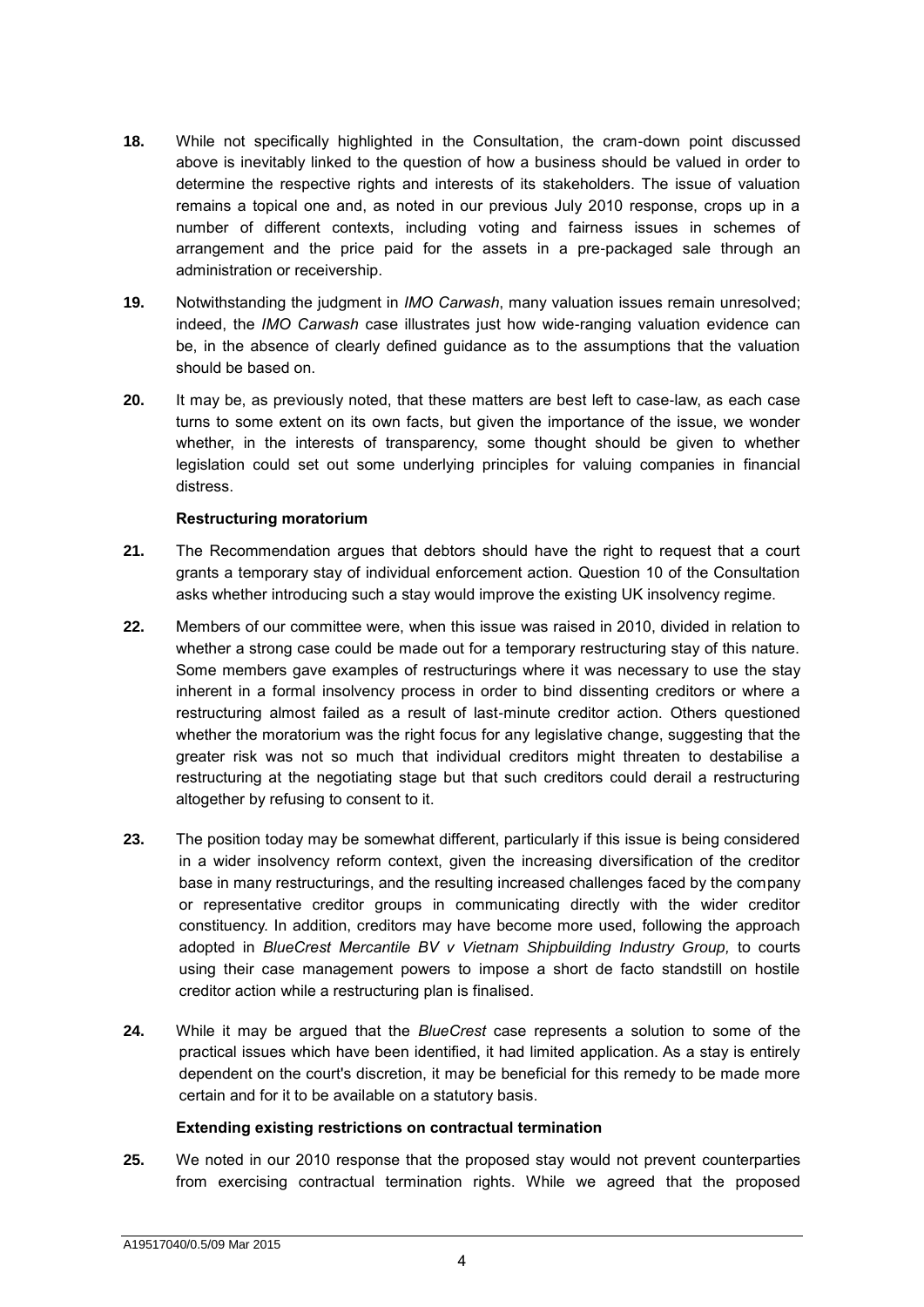restructuring moratorium should be no wider than the existing administration stay, and that any changes in relation to the administration moratorium would require extensive thought and consultation, we highlighted the fact that one of the greatest challenges to the successful operation of the existing administration moratorium was that counterparties were able to terminate key contracts simply because a company had gone into administration.

**26.** This point was reflected in the Insolvency Service's summary of responses to its 2014 consultation on the continuity of supply of essential services to insolvent businesses, which noted that

> "*When a company or individual running a business enters an insolvency procedure, some suppliers may have contractual rights entitling them to terminate the supply contract on account of the insolvency. Where those supplies are essential to the continuation of the business, termination may have an adverse impact on the prospects of a successful rescue of the business and thereby on the amount of money available for creditors*."

- **27.** The draft Insolvency (Protection of Essential Supplies) Order 2015 will partially address this concern by extending the existing statutory restriction on the exercise of contractual termination rights to the suppliers of essential IT and communications services.
- **28.** There would, however, seem to be a good argument in favour of extending this restriction still further, so that (subject to agreed checks and balances, including safe-harbours for close-out netting and set-off in financial contracts), a company should not be deprived of its contractual rights simply because it has gone into administration, provided that (i) it is willing and able to carry on performing the contract in question and (ii) appropriate measures have been put in place to ensure that the contractual counterparty does not lose out financially, as a result of not being able to exercise its insolvency based termination right.
- **29.** We do not, however, believe that such protective measures should include a requirement that an insolvency officeholder should provide a personal guarantee, given the practical and logistical issues surrounding the giving of such guarantees which were highlighted in our October 2014 response to the Insolvency Service consultation on continuity of supply of essential services to insolvent businesses.

# **New lending**

- **30.** Questions 15, 16 and 17 of the Consultation relate to new financing. In response to the specific issue raised in the Recommendation, we do not consider that legislative amendments are required in the United Kingdom to protect the providers of court sanctioned new finance from civil or criminal liability.
- **31.** We do, however, believe that it would be worth considering further whether any additional steps could, or should, be taken to facilitate the creation of competitive DIP finance and exit finance markets in the United Kingdom, particularly as encouraging additional sources of essential ongoing funding for businesses which are being restructured would seem consistent with the emphasis contained in the Graham Review on pre-packs on ensuring the future viability of such businesses.
- **32.** The need to consider this area further is growing, as new money has historically been provided by banks who were already creditors of the company in question. Today, those banks are increasingly selling their debt at an early stage in the restructuring process, with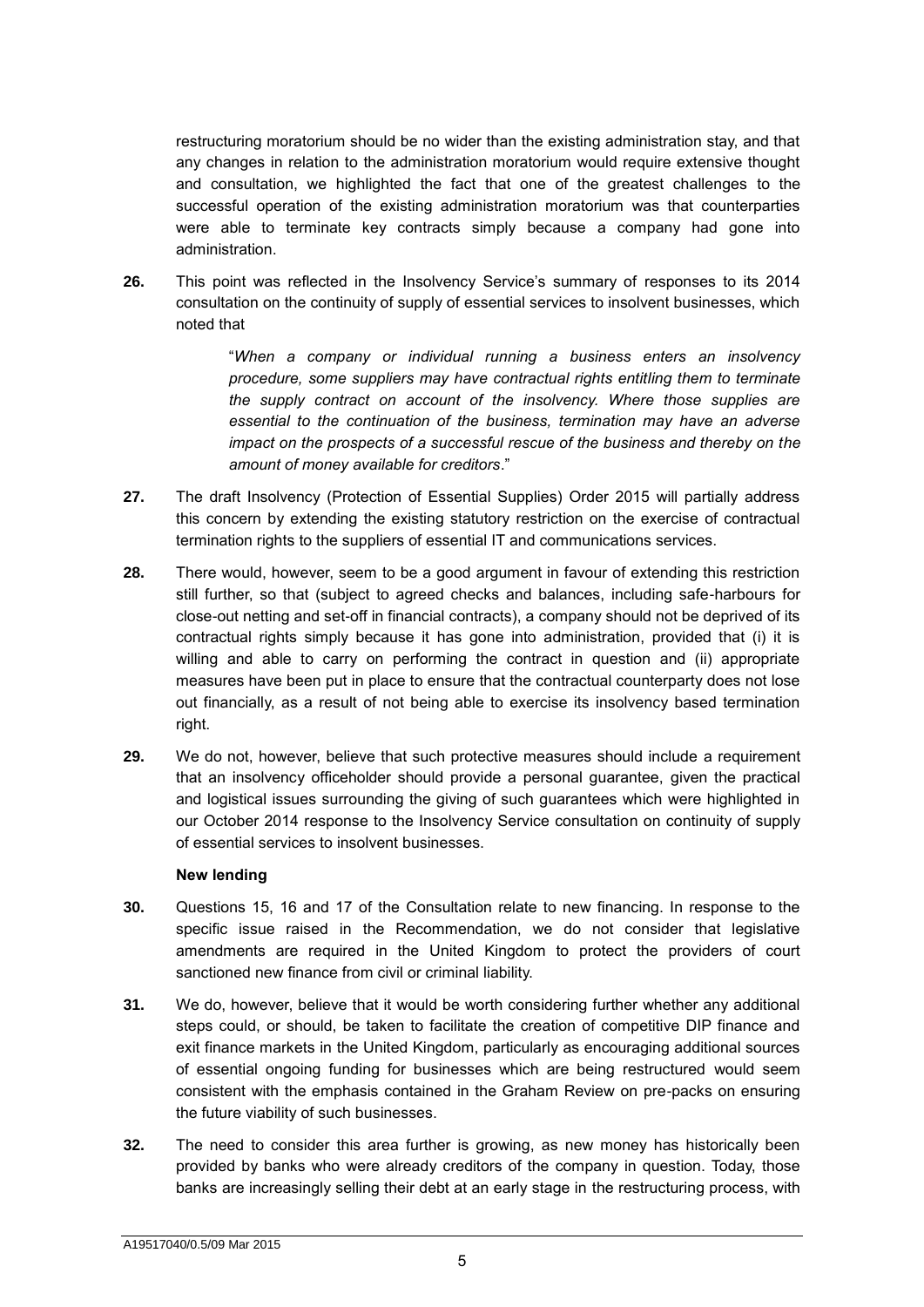the result that a company's creditors, once a restructuring is under way, increasingly comprise CLOs, hedge funds and bondholders who may be unwilling or unable to provide additional liquidity.

- **33.** This issue is likely to become increasingly significant, as many companies are currently refinancing their debt through the issue of High Yield bonds. The holders of such bonds may be difficult to identify and, even if identified, may be reluctant to engage in the restructuring process, or, more specifically, in detailed discussions concerning the company's liquidity, if it involves them having to accept restrictions on trading their bonds. This is likely to make organising a new facility from existing lenders even more challenging than at present.
- **34.** The potential availability (or lack of) of third party funding with which to address liquidity issues is therefore becoming an increasingly important issue and is sometimes cited as a reason why a Chapter 11 process should be preferred to a UK process for international groups.
- **35.** We therefore believe that there may be merit in identifying any potential bars to the growth of a competitive third party funding market and considering whether any such bars could be addressed without causing any significant disruption to the existing financial markets, as increasing the number of potential sources of funding should benefit all stakeholders.
- **36.** It is possible that one of the main bars to third party funding in a restructuring or insolvency context may be a lack of transparency, which makes it difficult for a prospective lender to identify or price potential opportunities. By way of example, in the US, it is possible to search the court docket for all the documents filed with the court in the context of US Chapter 11 proceedings, including any debtor-in-possession financing agreement, whereas, in the UK, it can often be difficult to get hold of a copy of the order placing the company into administration, let alone any of the agreements entered into by the administrator.
- **37.** We therefore believe that it may be worth exploring with potential providers of third party funding whether lack of transparency is indeed an issue and, if so, whether any practical steps could be taken to address this issue. A dialogue of this nature may also identify other potential bars to third party lenders providing additional liquidity during the restructuring process.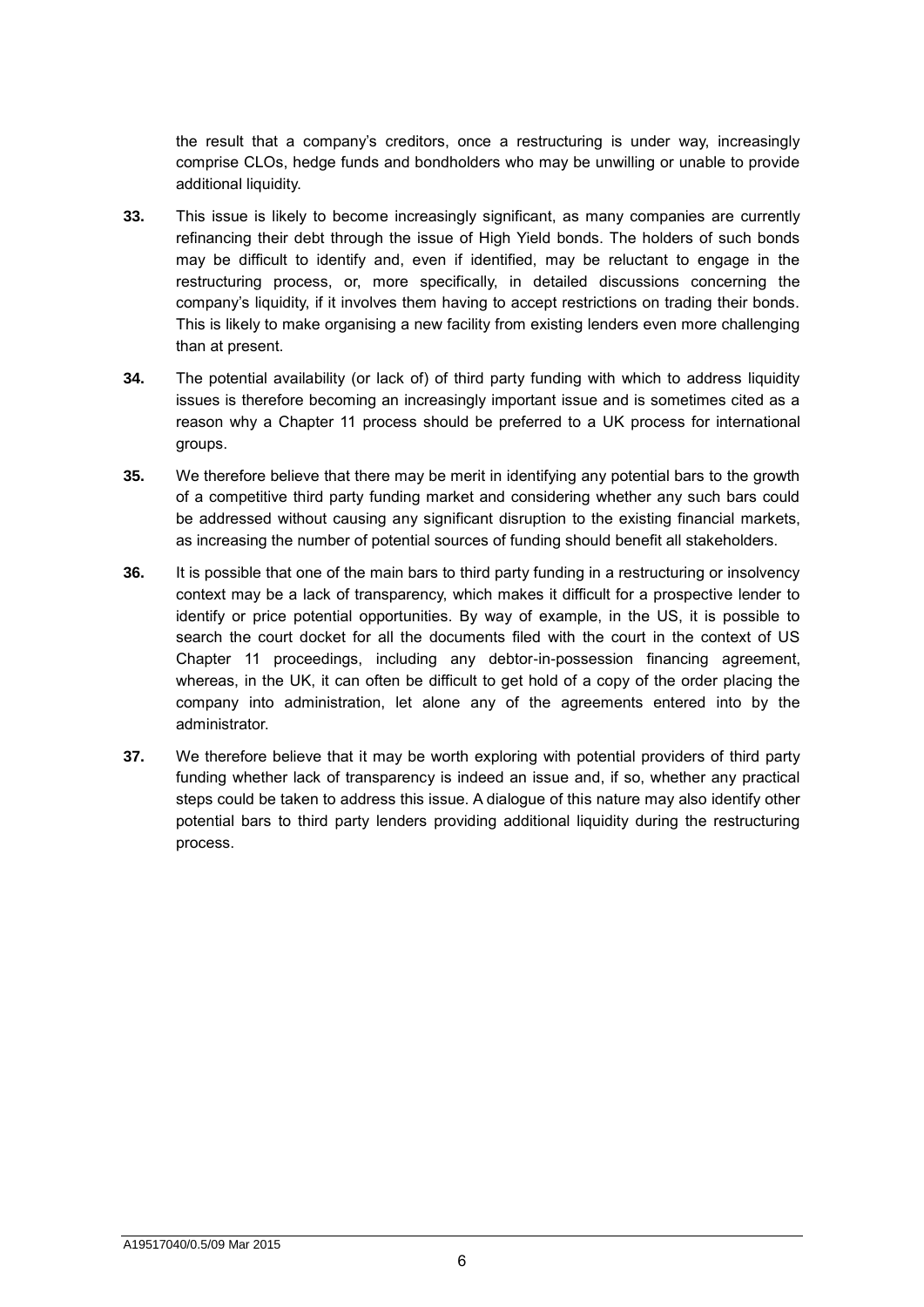# **APPENDIX**

# **Question 1: In general do you think the Recommendation, if implemented by Member States, would meet the objectives as set out in Section 1 of the Recommendation?**

The Recommendation seeks firstly to "*encourage"* Member States to *"put in place a framework that enables the efficient restructuring of viable enterprises in financial difficulty*" and to provide for "*minimum standards on … preventive restructuring frameworks*."

This objective seems to assume that Member States do not already have in place statutory procedures which allow the restructuring of viable enterprises facing financial difficulties*.* In our experience such procedures already exist in most, if not all, Member States. Some of those procedures are perceived to work more effectively than others, but such differences are generally the consequence of (a) specific policy decisions taken in each Member State as to both the respective rights of each stakeholder group and the role of the court in the process; or (b) the pressures on the court system, which may mean that cases are not heard as promptly as they ought to be. We do not believe that the Recommendation would alter this position.

The Recommendation also seeks to encourage Member States to put in place a framework to *"give honest entrepreneurs a second chance*" and to provide for "*minimum standards"* on the *"discharge of debts of bankrupt entrepreneurs*." In practice, the objective comes down to a proposal that, subject to specified restrictions "*entrepreneurs should be fully discharged of their debts which were subject of a bankruptcy after no later than three years*".

Our views on this proposal were set out in our response, submitted in November 2013, to the Commission's earlier consultation on "*a new European approach to business failure and insolvency*". As stated in that response, setting a maximum length of time to obtain a discharge from bankruptcy seems sensible and three years should generally constitute a suitable deterrent, while also allowing the chance for rehabilitation/recovery.

It is, however, as indirectly acknowledged in Paragraph 32 of the Recommendation, very important to ensure that an officeholder should have the ability to extend this time period where the individual in question has failed to co-operate adequately with the officeholder in the insolvency proceedings, whether through refusing to provide information, failing to disclose assets or otherwise.

# **Questions 2 to 4 – Definitions**

- **Are the terms used by the Commission that are explicitly defined, clear?**
- **Are any of the explicit definitions problematic in a UK context?**
- **Are there any other terms, aside from 'an honest bankrupt' and 'a second chance', used in the Recommendation that would benefit from being better defined or that could be problematic if they were developed into law?**

We consider that most of the terms used by the Commission, aside from '*an honest bankrupt'*, appear to be relatively clear, but that this conceals the complexity of the underlying concepts. In many cases, the terms used are sufficient to illustrate a general concept, but would require further refinement if it became necessary to pin down the detail of what is proposed in the Recommendation.

Turning to the four specifically defined terms: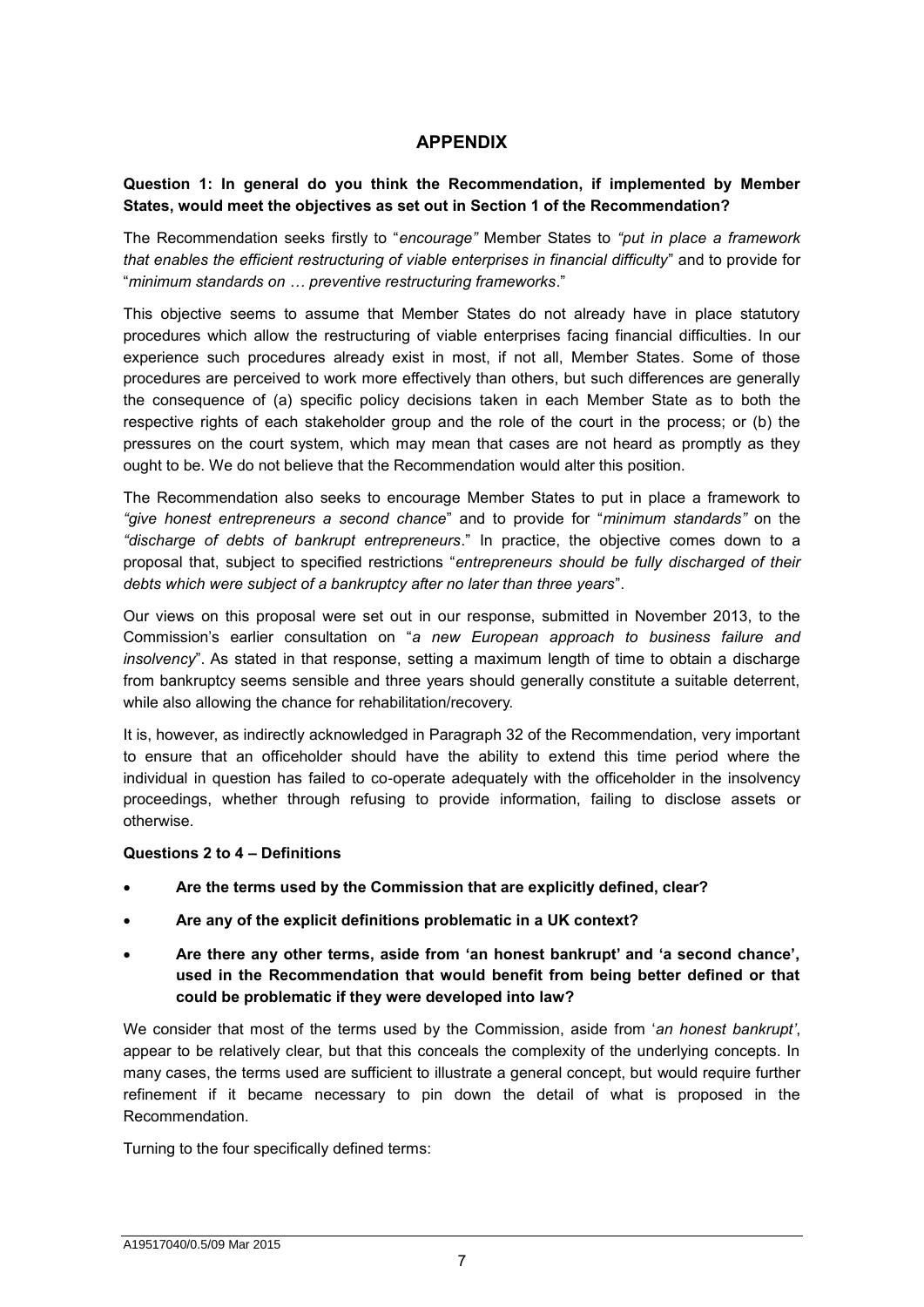- We would question the scope of the definition of "*debtor*" as this would, as currently drafted, include banks, insurance companies and entities to which special insolvency regimes apply, given the systemic importance of the business which they conduct. This was not, we assume from Recital 15 to the Recommendation, intentional. The definition may arguably also extend to over-indebted consumers rather than just entrepreneurs, depending on what constitutes their "*activity*". We again assume, from Recital 15 to the Recommendation, that this was not intentional.
- A further issue inherent in the current definition of "*debtor*" is that it requires there to be *"a likelihood of insolvency*". It is assumed that this means that there should be a likelihood that the relevant person would have to initiate formal insolvency proceedings, but this concept may not be appropriate where the proposed legislation would extend to individuals. It is also unclear what level of probability would be required for there to be a "*likelihood*" for these purposes.
- The definition of "*restructuring*" is extremely wide and could, for example, arguably catch a refinancing of a company's existing debt. It is assumed that it was not the intention of those drafting the Recommendation that such day to day actions would fall within the scope of this proposed legislation.
- It is not entirely clear why there needs to be a definition of a *'stay of individual enforcement actions',* given that this concept is, where it is used in Article 10 of the Recommendation, immediately redefined as a "*stay*".
- "*Courts*" are defined as including "*any other body with competence in matters relating to preventive procedures*" It is not entirely clear what is meant, in this context, by "*preventive procedures".* It may be preferable, in the interests of certainty, to use instead the second limb of the definition of "*court*" as it appears in the revised EC Regulation on Insolvency Proceedings, so that the application would have to be made to the judicial or other competent body which would ordinarily be empowered to open insolvency proceedings.

What is, perhaps, surprising is the omission of the concept of "*COMI*" from both the definitions section and the Recommendation as a whole.

# **Questions 5 to 7 – Availability of a restructuring framework**

- **To what extent does the UK regime adequately provide for elements (a) to (e) of the Recommendation?**
- **Is there anything in the UK regime which is not in the Recommendation but delivers the Commission's objectives?**
- **Where you believe the UK regime does not meet the criteria, would the Recommendation improve the UK regime?**

We agree with the view expressed in the Consultation that the UK already has a strong preventative framework, which is aimed at facilitating business recovery, where possible, rather than liquidation. Our experience would also support the view set out in the Consultation that existing UK procedures are generally considered to rescue businesses faster and at lower cost than many other regimes around the world. This is, however, not to say that the existing restructuring regime cannot be improved. Please refer to the five points summarised in Paragraph 11 of our response which may merit further, more detailed, consideration.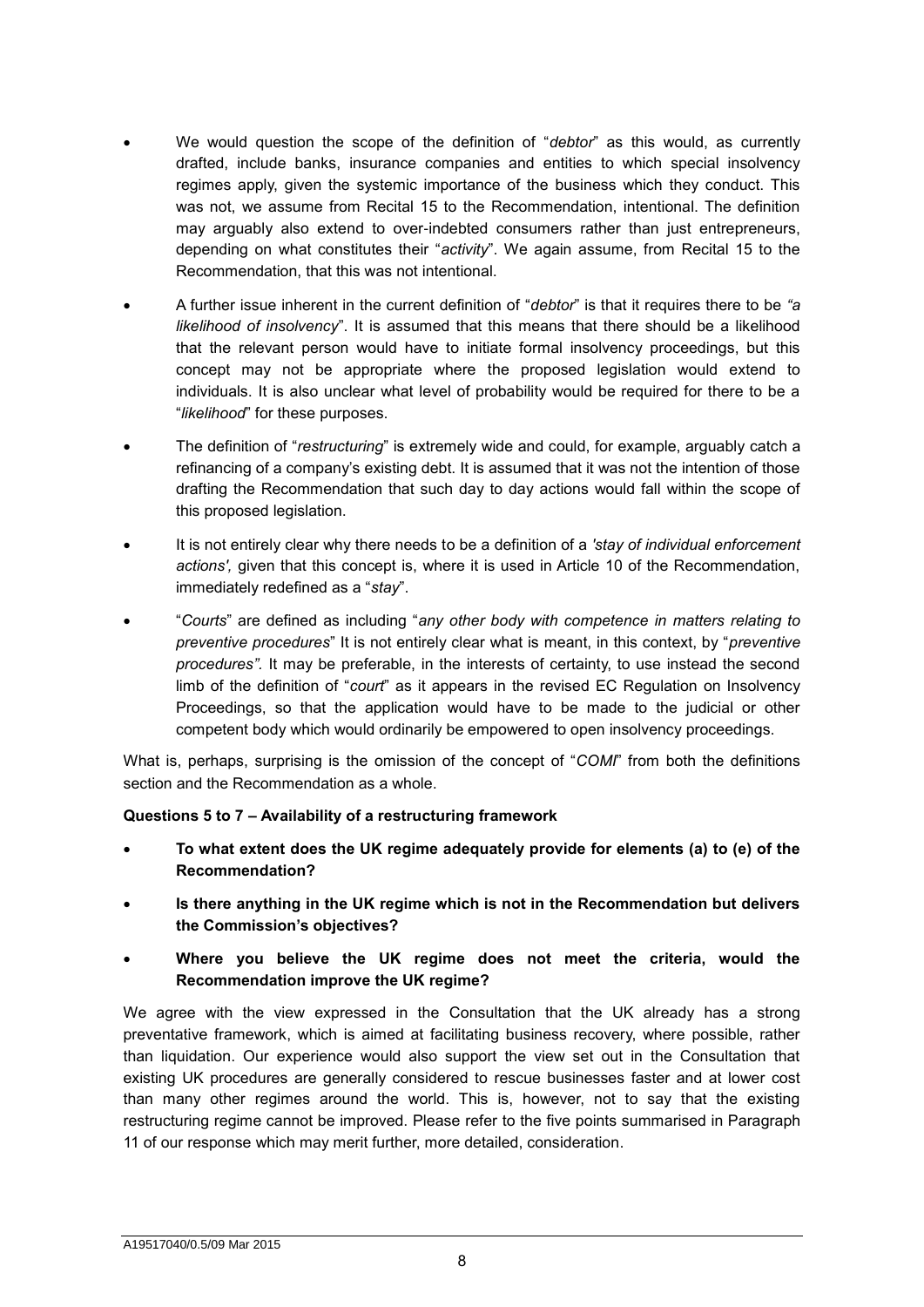**Questions 8 to 11 – Facilitating negotiations on restructuring plans**

- **To what extent does the UK regime already deliver the elements in this section of the Recommendation?**
- **Is there anything in the UK regime which is not in the Recommendation but delivers the Commission's objective?**
- **Where you believe the UK regime does not meet the criteria, would the Recommendation improve the UK regime, for example by introducing additional options for a stay on enforcement action by creditors?**
- **Do you agree with the Recommendation that a restructuring plan process should be commenced without court involvement?**

We agree with the view expressed in the Consultation that the UK regime already offers great flexibility. We also agree that, as stated, implementing a lengthy stay of individual enforcement would be a move away from the existing domestic regime. We do, however, believe that, as noted in paragraphs 19 to 21 of our response, there may now be a case for reconsidering the merits of a short moratorium, particularly given the increasingly diverse nature of stakeholder groups, and the consequent challenges and time delays involved in consulting with them.

# **Questions 12 to 14 – Restructuring plans**

- **To what extent does the UK regime deliver the elements in this section of the Recommendation?**
- **Is there anything in the UK regime which is not in the Recommendation but delivers the Commission's objectives?**
- **Where you believe the UK regime does not meet the criteria, would the Recommendation improve the UK regime, for example the ability to 'cram down' classes?**

We agree with the view expressed in the Consultation that implementing this aspect of the Recommendation would be a shift away from the existing domestic regime, but we believe that, as noted in paragraphs 13 to 15 of our response, there may be some merit in providing that the objections of certain classes could be overruled where the court is satisfied that the restructuring plan is viable and that the objecting creditor class no longer has any economic interest in the company.

# **Questions 15 to 17 – New financing**

- **To what extent does the UK regime already provide protection for new financing?**
- **Is there anything in the UK regime which supports rescue finance which is not in the Recommendation but delivers the Commission's objective?**
- **Where you believe the UK regime does not meet the criteria, would the Recommendation improve the UK regime?**

The Recommendation highlights two specific risks, namely that (i) new financing agreed upon in the restructuring plan and confirmed by a court should not be declared void, voidable or unenforceable as an act detrimental to the general body of creditors and (ii) providers of new financing as part of a restructuring plan which is confirmed by a court should be exempted from civil and criminal liability relating to the restructuring process. Neither of these risks is considered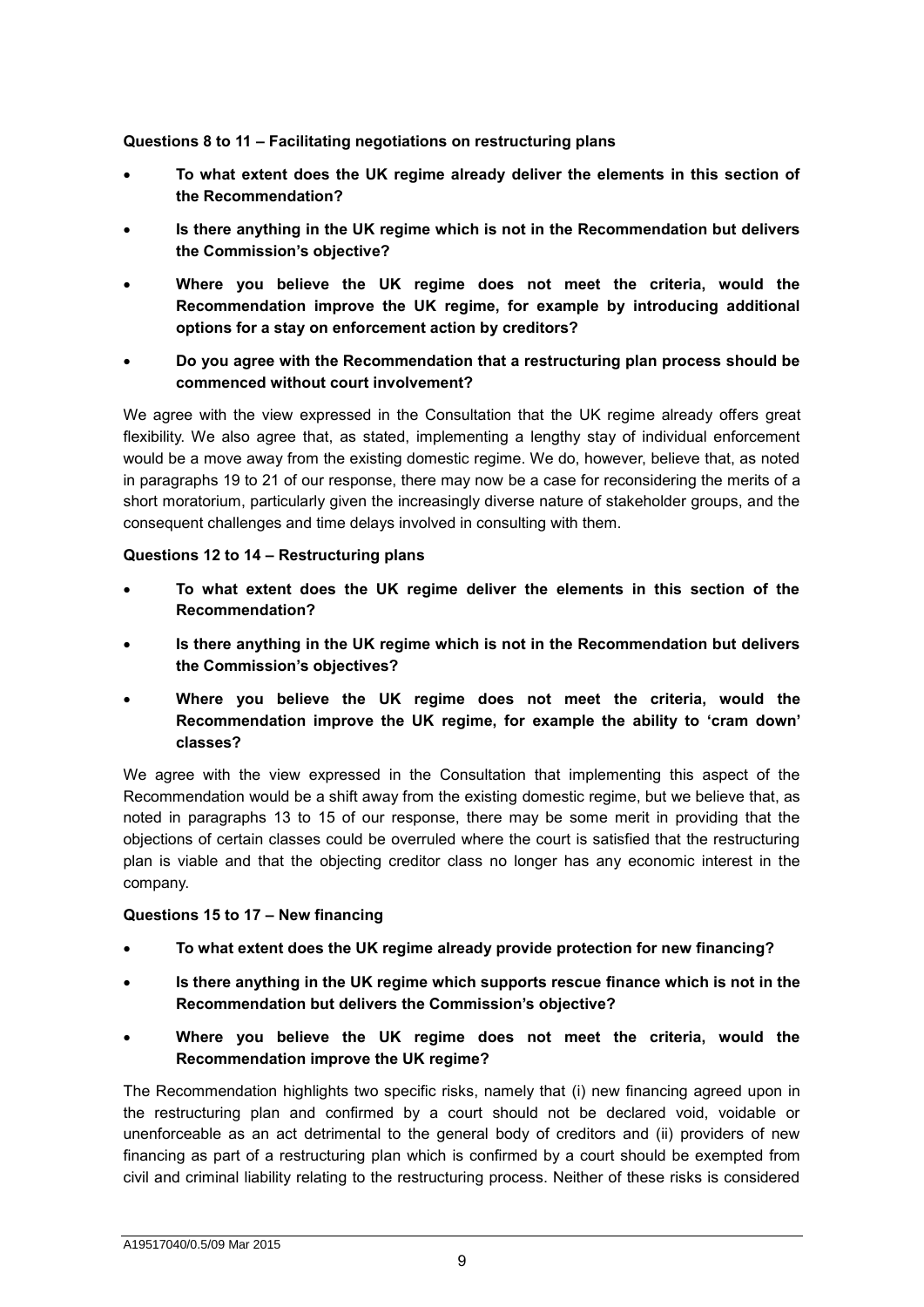to be particularly relevant in a UK context, where new financing is being provided on arms length commercial terms to a company facing financial difficulties.

However, while the UK regime does not provide the means with which to challenge new bona fide financing, it does not necessarily provide a framework to attract and facilitate such financing. This point is discussed in paragraphs 26 to 29 of our response.

# **Questions 18 to 20 – Second chance for entrepreneurs**

- **To what extent does the UK regime deliver a second chance for entrepreneurs through existing insolvency laws?**
- **Is there anything in the UK regime which is not in the Recommendation but delivers the Commission's objective?**
- **Where you believe the UK regime does not meet the criteria, would the Recommendation improve the UK regime?**

We agree with the conclusion reached in the Consultation that UK would not need to take any legislative action to implement the Recommendation on discharge, as in the UK a bankrupt individual is generally automatically discharged from the proceedings on the first anniversary of the bankruptcy order.

This relatively short period prior to discharge is one of the main reasons why the UK bankruptcy regime currently appears attractive to "bankruptcy tourists" from other EC Member States. While not necessarily advocating any change to the current legislation, as this is again a very complex issue which would require further careful and detailed consideration, we would note that such bankruptcy tourism would be likely to continue if the UK retained its current one year limit but other EC Member States adopted the potentially longer "*no later than three years*" discharge period contemplated by the Recommendation.

There is also no formal distinction in UK law between "*honest*" and "*dishonest*" entrepreneurs. As noted in our response submitted in November 2013, to the Commission's earlier consultation on "*a new European approach to business failure and insolvency*", there is an argument, in principle, for distinguishing between "honest bankruptcies" (where insolvency has been caused through no obvious fault of the individual) and other cases, where the individual is seen as having been, to some extent, at fault. Historical precedent and practical experience would, however, both suggest that creating any form of two-track bankruptcy regime would be likely to prove problematic in practice, not least because of the need to reach a consensus as to who would be categorised as an "*honest bankrupt*". The point is, however, largely academic from a UK perspective, given the general availability of a discharge within the period contemplated by the Recommendation.

# **Question 21 – Forward look**

**In addition to the issues considered in the recommendation, are there other aspects of insolvency across the EU which the Commission should consider? For example:**

- **Developing EU principles for fast, efficient out of court rescue procedures for small companies.**
- **Developing the conditions for rescue finance.**

# **If so, what should the Commission consider?**

We would not encourage the Commission to develop further pan-European insolvency related proposals at this stage. We would, however, encourage the Insolvency Service to consider further,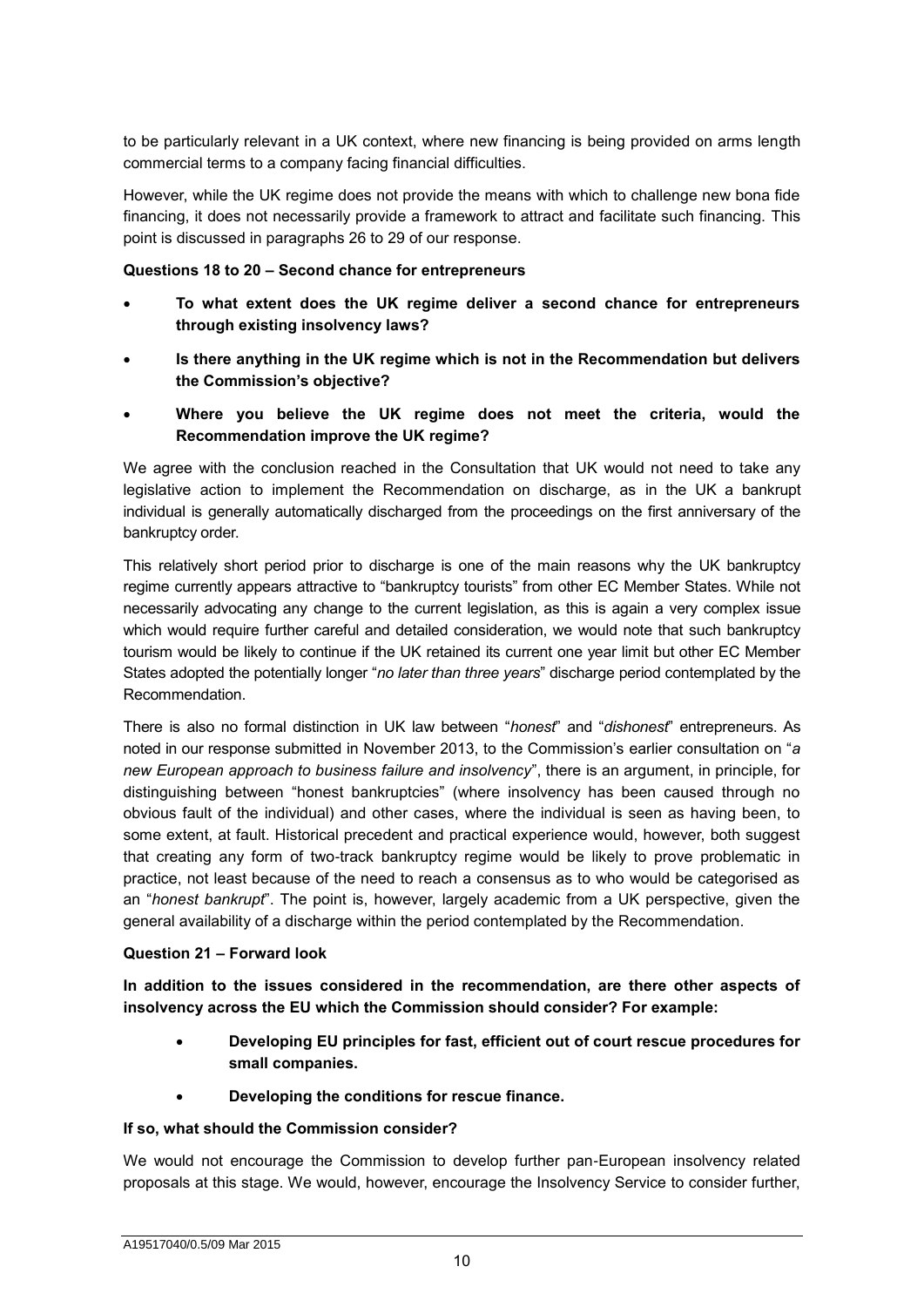at a national level, the specific areas highlighted in our response, which include consideration of what steps could be taken in order to develop a competitive rescue finance market.

# **Questions 22 and 23**

- **Does the current EU landscape of different domestic insolvency laws create problems in practice? Is it a barrier to cross-border trade and investment in the EU?**
- **Should there be greater harmonisation or convergence of insolvency regimes across the EU? What are the benefits and risks to UK businesses?**

As previously noted, divergences in domestic insolvency legislation are the result of specific policy decisions taken in each Member State as to both the respective rights of each stakeholder group and the role of the court in the process. Questions such as whether (and if so, in what circumstances) the claims of secured creditors, employees or pension funds should be crammed down, or shareholders should be deprived of their equity, go to the very heart of the legal, social, political and economic policy considerations underpinning a Member State's insolvency regime.

We therefore agree with the view previously expressed by the Insolvency Lawyers Association that such matters should be left to national laws to address, not least because any attempt at standardisation would require comprehensive amendments to each Member State's restructuring and insolvency laws, extending into the law governing security and quasi-security techniques (and also, potentially into their company and tax legislation) which would be difficult and costly to implement.

Where there are significant differences which do not result from specific policy decisions, our observation would be that such differences already seem to be gradually disappearing, without the need for harmonisation at EC level, as Member States seek to ensure that their insolvency regime remains attractive for companies seeking to restructure their debts and to deter those companies from forum shopping. In many cases this process has already involved adopting ideas that appear to be successful in the insolvency regimes of other Member States.

We would also note that, even if harmonisation/convergence could be achieved, different cultural approaches and the different speeds with which courts in Member States progress insolvency processes would still create a divergence in practice.

The risk of creating uncertainty in the market by amending existing restructuring procedures which operate successfully, and which are well understood, should not be underestimated.

# **Question 24: Do you have any other comments?**

Please refer to the five points raised directly or indirectly in the Consultation which may merit further, more detailed, consideration, as summarised in Paragraph 11 of our response.

16<sup>th</sup> March 2015

# © CITY OF LONDON LAW SOCIETY 2015

All rights reserved. This paper has been prepared as part of a consultation process. Its contents should not be taken as legal advice in relation to a particular situation or transaction.